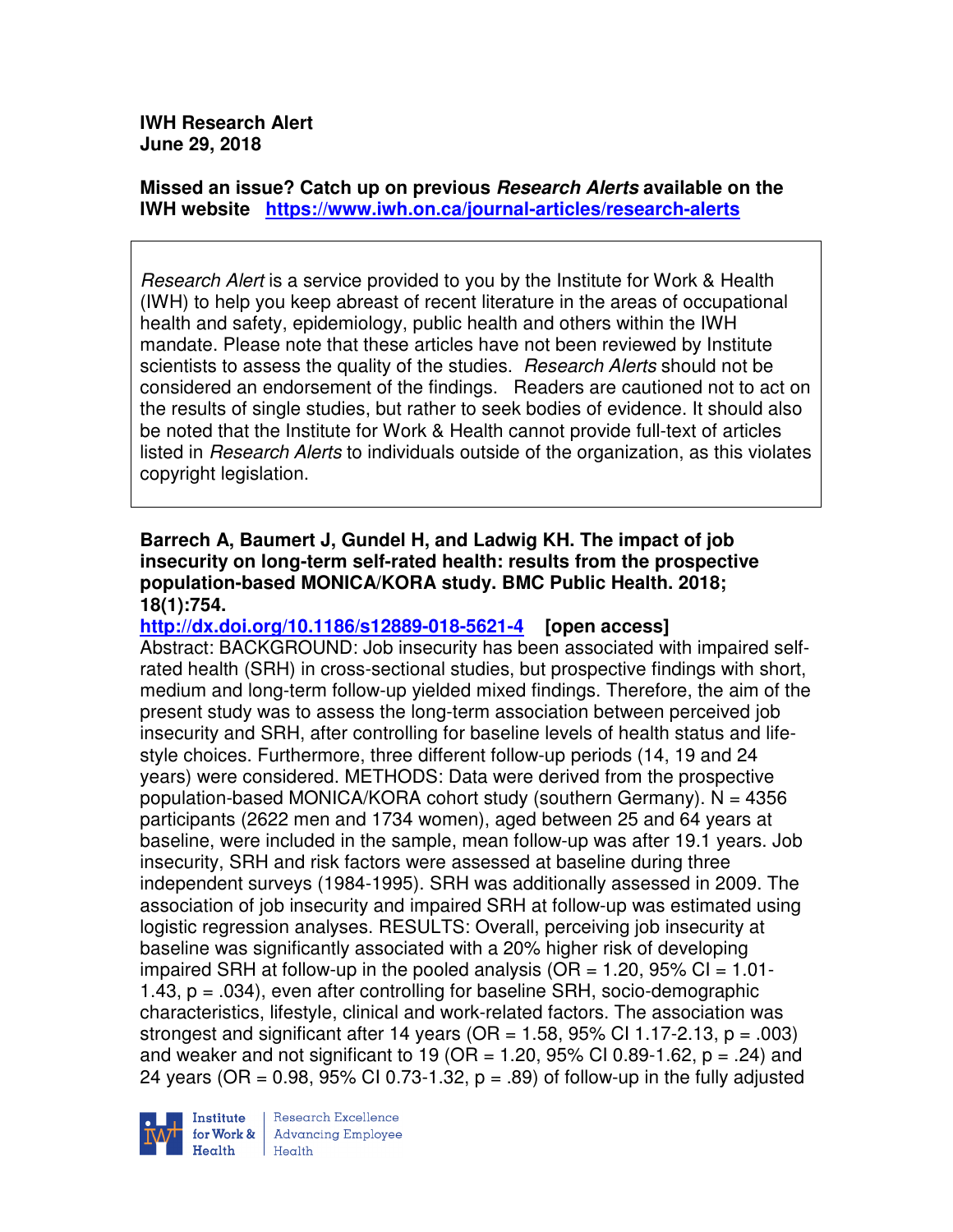models. CONCLUSIONS: We found that perceived job insecurity during working life was independently and significantly associated with impaired SRH both cross-sectionally as well as after 14 years, but not after 19 and 24 years

### **Buljan I, Malicki M, Wager E, Puljak L, Hren D, Kellie F, West H, Alfirevic Z, and Marusic A. No difference in knowledge obtained from infographic or plain language summary of a Cochrane systematic review: three randomized controlled trials. Journal of Clinical Epidemiology. 2018; 97:86- 94.**

**http://dx.doi.org/10.1016/j.jclinepi.2017.12.003 [open access]** Abstract: OBJECTIVES: The aim of this study was to test the usefulness of an infographic in the translation of knowledge about health information from a Cochrane systematic review to lay and professional populations in comparison to a plain language summary (PLS) and scientific abstract (SA). STUDY DESIGN AND SETTING: We conducted three parallel randomized trials with university students ( $n = 171$ ), consumers ( $n = 99$ ), and doctors ( $n = 64$ ), to examine the effect of different summary formats of a Cochrane systematic review on the knowledge about health information presented in the review, reading experience, and perceived user-friendliness. In the trials involving students and doctors, an infographic was compared to a PLS and a SA, while in those with consumers, an infographic was compared to a PLS. RESULTS: We found no difference in knowledge between the infographic and the text-based PLS in any of the trials or in the whole participant sample. All three participant groups preferred the infographic and gave it higher ratings for reading experience  $(d = 0.48$  in the overall sample) and user-friendliness  $(d = 0.46$  in the overall sample). CONCLUSION: Although the infographic format was perceived as more enjoyable for reading, it was not better than a traditional, text-based PLS in the translation of knowledge about findings from a Cochrane systematic review

# **Clarke S and Taylor I. Reducing workplace accidents through the use of leadership interventions: a quasi-experimental field study. Accident Analysis & Prevention. 2018; [Epub ahead of print].**

## **http://dx.doi.org/10.1016/j.aap.2018.05.010**

Abstract: There is increasing evidence to suggest that leaders need to use a combination of leader behaviors to successfully improve safety, including both transformational and transactional styles, but there has been limited testing of this idea. We developed a leadership intervention, based on supervisor training in both transformational and active transactional behaviors, and implemented it with supervisors at a UK-based chemical processing company. The study found that the supervisory training intervention led to significant improvements in perceived employee safety climate, over an eight-week period, relative to the comparison group. Although we found no change in the frequency of leader behaviors, the intervention was effective in helping supervisors to apply active transactional leader behaviors in a safety-critical context. The results indicated that transformational leader behaviors were already at a high level and effectively



Research Excellence for Work & | Advancing Employee Health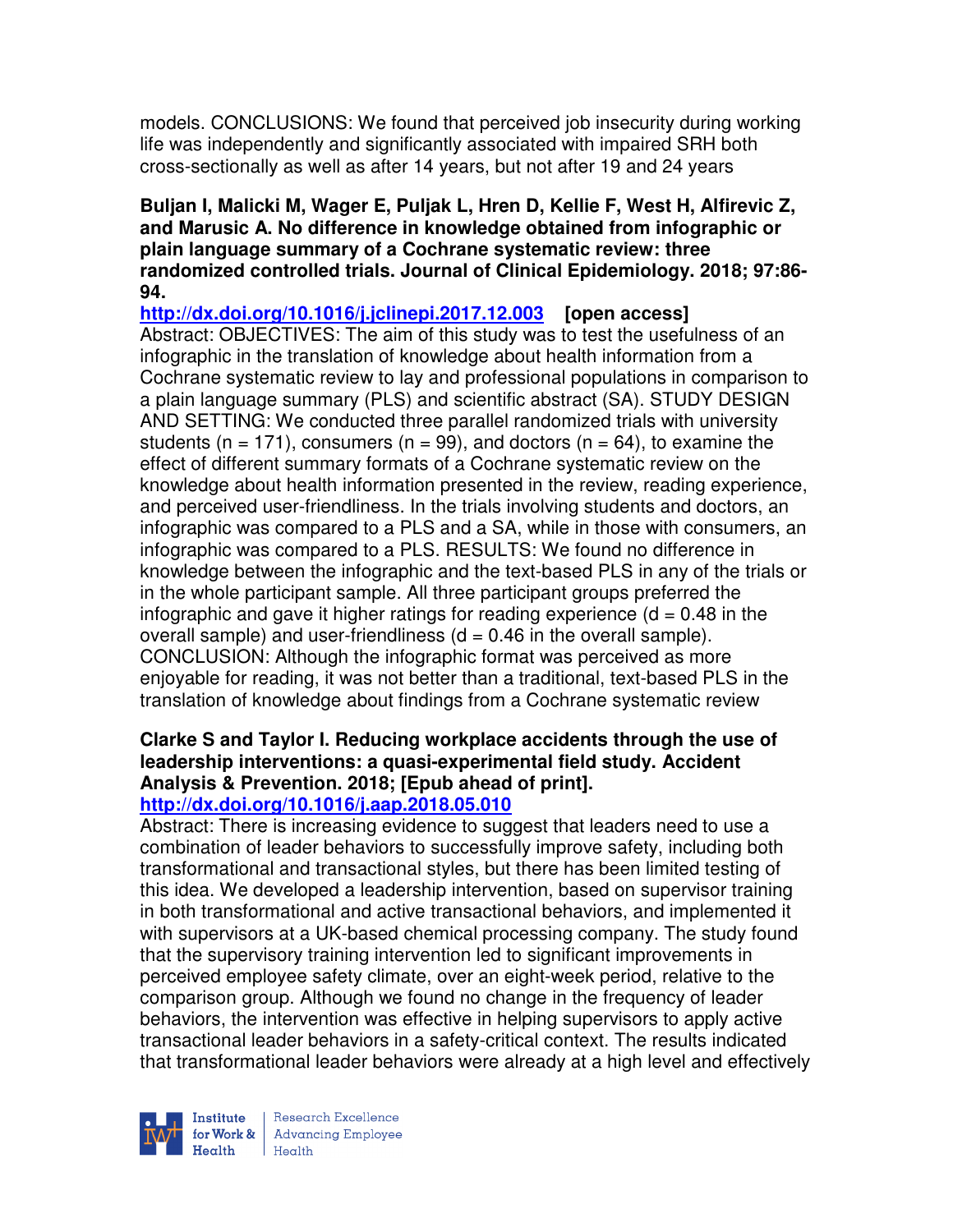linked to safety. Our findings suggest not only that employees may be receptive to safety-related active transactional behaviors within high-risk situations, but furthermore, leaders can be trained to adjust their behaviors to focus more on active transactional behaviors in safety-critical contexts

#### **Cuello-Garcia CA, Morgan RL, Brozek J, Santesso N, Verbeek J, Thayer K, Guyatt G, and Schunemann HJ. A scoping review and survey provides the rationale, perceptions, and preferences for the integration of randomized and nonrandomized studies in evidence syntheses and GRADE assessments. Journal of Clinical Epidemiology. 2018; 98:33-40. http://dx.doi.org/10.1016/j.jclinepi.2018.01.010**

Abstract: OBJECTIVES: To review the literature and obtain preferences and perceptions from experts regarding the role of randomized studies (RSs) and nonrandomized studies (NRSs) in systematic reviews of intervention effects. STUDY DESIGN AND SETTING: Scoping review and survey of experts. Using levels of certainty developed by the Grading of Recommendations Assessment, Development and Evaluation (GRADE) working group, experts expressed their preferences about the use of RS and NRS in health syntheses. RESULTS: Of 189 respondents, 123 had the expertise required to answer the questionnaire; 116 provided their extent of agreement with approaches to use NRS with RS. Most respondents would include NRS when RS was unfeasible (83.6%) or unethical (71.5%) and a majority to maximize the body of evidence (66.3%), compare results in NRS and RS (53.5%) and to identify subgroups (51.7%). Sizable minorities would include NRS and RS to address the effect of randomization (29.5%) or because the question being addressed was a publichealth intervention (36.5%). In summary of findings tables, most respondents would include both bodies of evidence-in two rows in the same table-when RS provided moderate, low, or very-low certainty evidence; even when RS provided high certainty evidence, a sizable minority (25%) would still present results from both bodies of evidence. Very few (3.6%) would, under realistic circumstances, pool RS and NRS results. CONCLUSIONS: Most experts would include both RS and NRS in the same review under a wide variety of circumstances, but almost all would present results of two bodies of evidence separately

#### **Fassier JB, Sarnin P, Rouat S, Peron J, Kok G, Letrilliart L, and Lamort-Bouche M. Interventions developed with the intervention mapping protocol in work disability prevention: a systematic review of the literature. Journal of Occupational Rehabilitation. 2018; [Epub ahead of print]. http://dx.doi.org/10.1007/s10926-018-9776-8**

Abstract: Purposes Intervention mapping (IM) is a protocol for developing effective behavior change interventions. It has been used for 10 years to develop work disability prevention (WDP) interventions, but it is not known to what extent and with what success. The main objective of this study was to review the effectiveness of these interventions. Secondary objectives were to review their fidelity to the IM protocol, their theoretical frameworks and their content. Methods



Research Excellence for Work & | Advancing Employee  $H_{\text{each}}$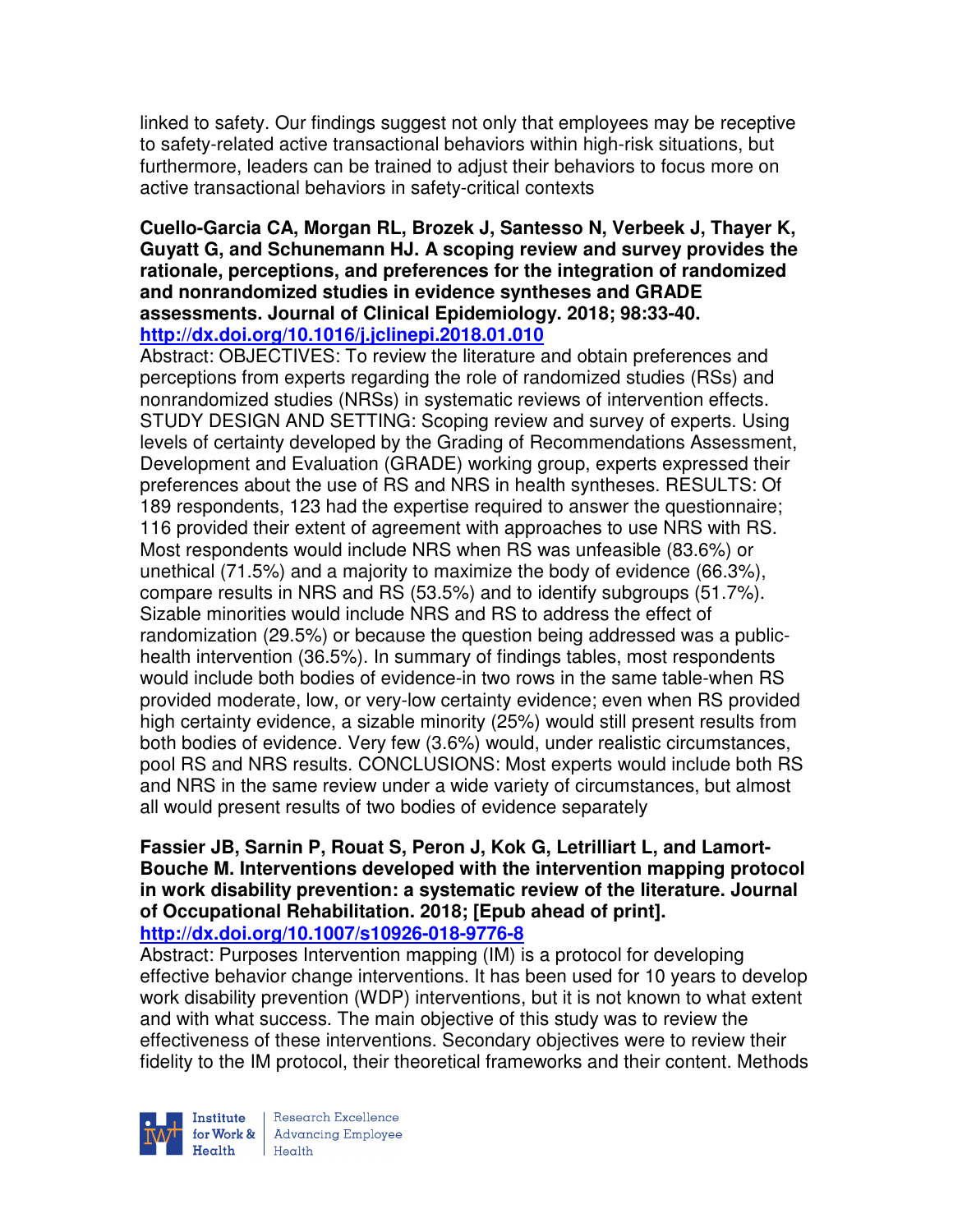A search strategy was conducted in MEDLINE, Web of Science, PsycINFO, Pascal, Francis, and BDSP. All titles and abstracts were reviewed. A standardized extraction form was developed. All included studies were reviewed by two reviewers blinded to each other. Results Eight WDP interventions were identified aimed at return to work (RTW;  $n = 6$ ) and self-management at work (n = 2). RTW interventions targeted workers with stress-related mental disorders (n  $= 1$ ), low back pain (n  $= 1$ ), musculoskeletal disorders (n  $= 1$ ), cancer (n  $= 2$ ) and gynecological surgery  $(n = 1)$ . The fidelity to the IM protocol was weaker for the participatory planning group. Matrices of change, change methods, and applications were systematically reported. The main theoretical frameworks used were the attitude-social influence-self efficacy model  $(n = 4)$  and the theory of planned behavior  $(n = 2)$ . Half of the interventions included a workplace component  $(n = 4)$ . Two interventions were reported as effective, and one partially effective. Conclusion The IM protocol is used in WDP since 2007. The participative dimension appears underused. Few theoretical frameworks were used. Implications are to better consider the stakeholders involvement, and mobilize theoretical frameworks with greater attempts to intervene on the work environment

#### **Gates A, Vandermeer B, and Hartling L. Technology-assisted risk of bias assessment in systematic reviews: a prospective cross-sectional evaluation of the RobotReviewer machine learning tool. Journal of Clinical Epidemiology. 2018; 96:54-62.**

## **http://dx.doi.org/10.1016/j.jclinepi.2017.12.015**

Abstract: OBJECTIVES: To evaluate the reliability of RobotReviewer's risk of bias judgments. STUDY DESIGN AND SETTING: In this prospective crosssectional evaluation, we used RobotReviewer to assess risk of bias among 1,180 trials. We computed reliability with human reviewers using Cohen's kappa coefficient and calculated sensitivity and specificity. We investigated differences in reliability by risk of bias domain, topic, and outcome type using the chi-square test in meta-analysis. RESULTS: Reliability (95% CI) was moderate for random sequence generation (0.48 [0.43, 0.53]), allocation concealment (0.45 [0.40, 0.51]), and blinding of participants and personnel (0.42 [0.36, 0.47]); fair for overall risk of bias (0.34 [0.25, 0.44]); and slight for blinding of outcome assessors (0.10 [0.06, 0.14]), incomplete outcome data (0.14 [0.08, 0.19]), and selective reporting (0.02 [-0.02, 0.05]). Reliability for blinding of participants and personnel ( $P < 0.001$ ), blinding of outcome assessors ( $P = 0.005$ ), selective reporting ( $P < 0.001$ ), and overall risk of bias ( $P < 0.001$ ) differed by topic. Sensitivity and specificity (95% CI) ranged from 0.20 (0.18, 0.23) to 0.76 (0.72, 0.80) and from 0.61 (0.56, 0.65) to 0.95 (0.93, 0.96), respectively. CONCLUSION: Risk of bias appraisal is subjective. Compared with reliability between author groups, RobotReviewer's reliability with human reviewers was similar for most domains and better for allocation concealment, blinding of participants and personnel, and overall risk of bias



Research Excellence for Work & | Advancing Employee Health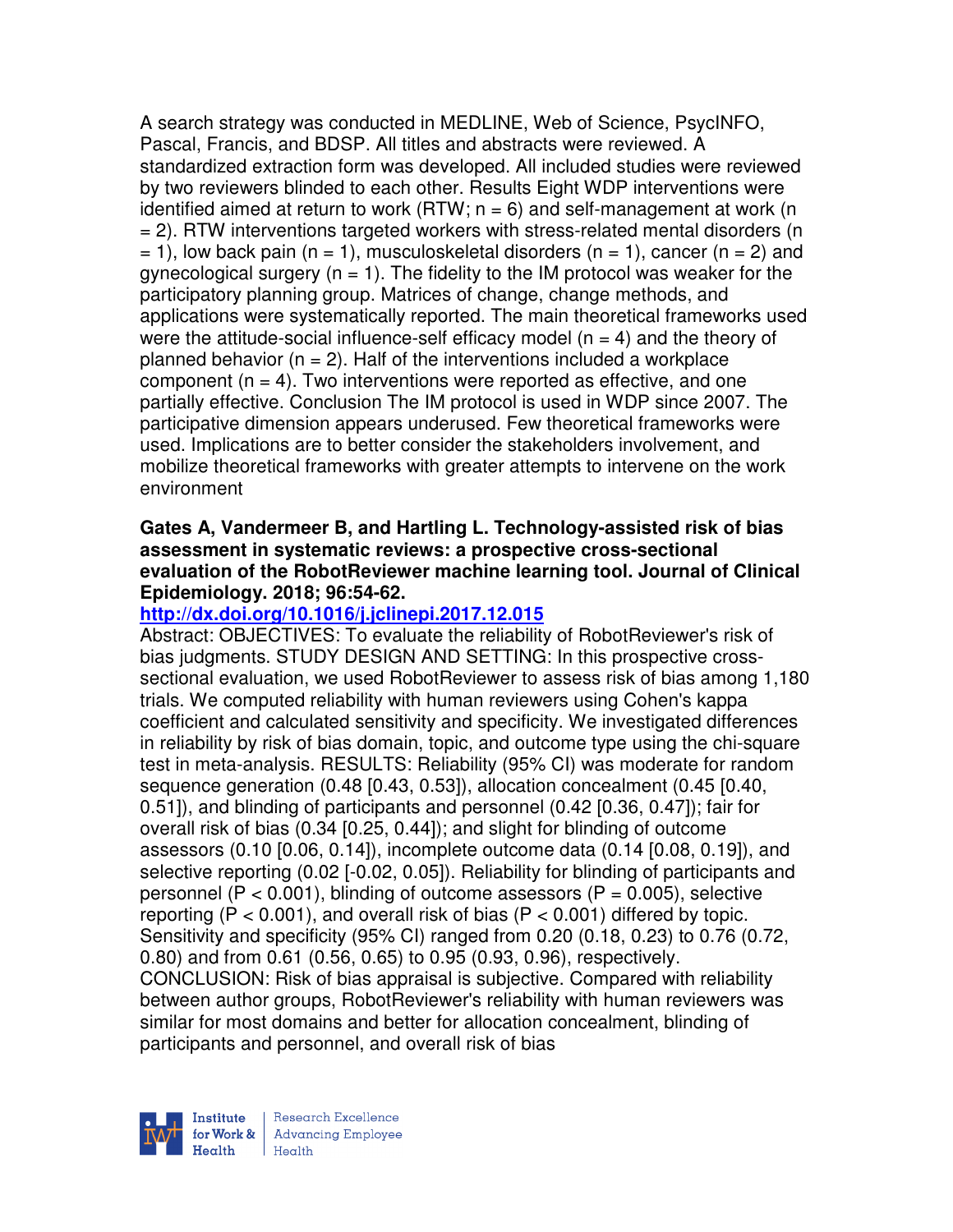## **Headley S, Hutchinson J, Wooley S, Dempsey K, Phan K, Spicer G, Janssen X, Laguilles J, and Matthews T. Subjective and objective assessment of sedentary behavior among college employees. BMC Public Health. 2018; 18(1):768.**

**http://dx.doi.org/10.1186/s12889-018-5630-3 [open access]** Abstract: BACKGROUND: High levels of sedentary behavior are linked to increased mortality. In the United States, individuals spend 55-70% of their waking day being sedentary. Since most individuals spend large portions of their daily lives at work, quantifying the time engaged in sedentary behavior at work is emerging as an important health determinant. Studies profiling academic institutions, where a variety of personnel with diverse job descriptions are employed, are limited. Available studies focus mostly on subjective methods, with few using objective approaches. Therefore, the purpose of the current study was to assess sedentary behavior among all occupational groups of a college in the Northeastern United States utilizing both a subjective and an objective method. METHODS: College employees (n = 367) completed the Occupational Sitting and Physical Activity Questionnaire (OSPAQ). A sub-sample of these employees  $(n = 127)$  subsequently wore an activPAL3 accelerometer 24 h per day for seven consecutive days. Outcome variables were time spent sitting, standing, stepping, and total number of steps. To assess fragmentation of sedentary behavior, the average duration of a sitting bout and sitting bouts/sitting hour were calculated. Differences between administrators, faculty, and staff, were analyzed using multivariate and univariate analyses of variance. RESULTS: The OSPAQ results indicated that administrators spent more of their working day sedentary (73.2 +/- 17.7%) than faculty members (58.5  $+/-$  19.6%, p  $<$  0.05). For the objective phase of the study, complete data were analyzed from 86 participants. During a waking day, administrators (64.0 +/- 8.1%) were more sedentary than faculty (56.0 +/-7.9%,  $p < 0.05$ ) and fragmented their sitting less than staff (3.7  $+/- 0.7$  and 4.5  $+/-$ 7.9 bouts of sitting/sitting hour, respectively; p < 0.05). This pattern was also seen during working hours, with administrators (4.9 +/- 2.1) taking fewer breaks per hour than staff  $(6.9 +/- 3.0, p < 0.05)$ . CONCLUSIONS: Administrators are the most sedentary members of the campus community. However, overall, the level of sedentary behavior among employees was high. This study highlights the need for sedentary behavior interventions in the college/university environment

## **Howarth A, Quesada J, Silva J, Judycki S, and Mills PR. The impact of digital health interventions on health-related outcomes in the workplace: a systematic review. Digital Health. 2018; 4:1-18.**

**http://dx.doi.org/10.1177/2055207618770861 [open access]**

Abstract: Background: The impact of employee health on productivity in the workplace is generally evidenced through absenteeism and presenteeism. Multicomponent worksite health programmes, with significant online elements, have gained in popularity over the last two decades, due in part to their scalability and low cost of implementation. However, little is known about the impact of digital-only interventions on health-related outcomes in employee groups. The



Research Excellence **Advancing Employee** Health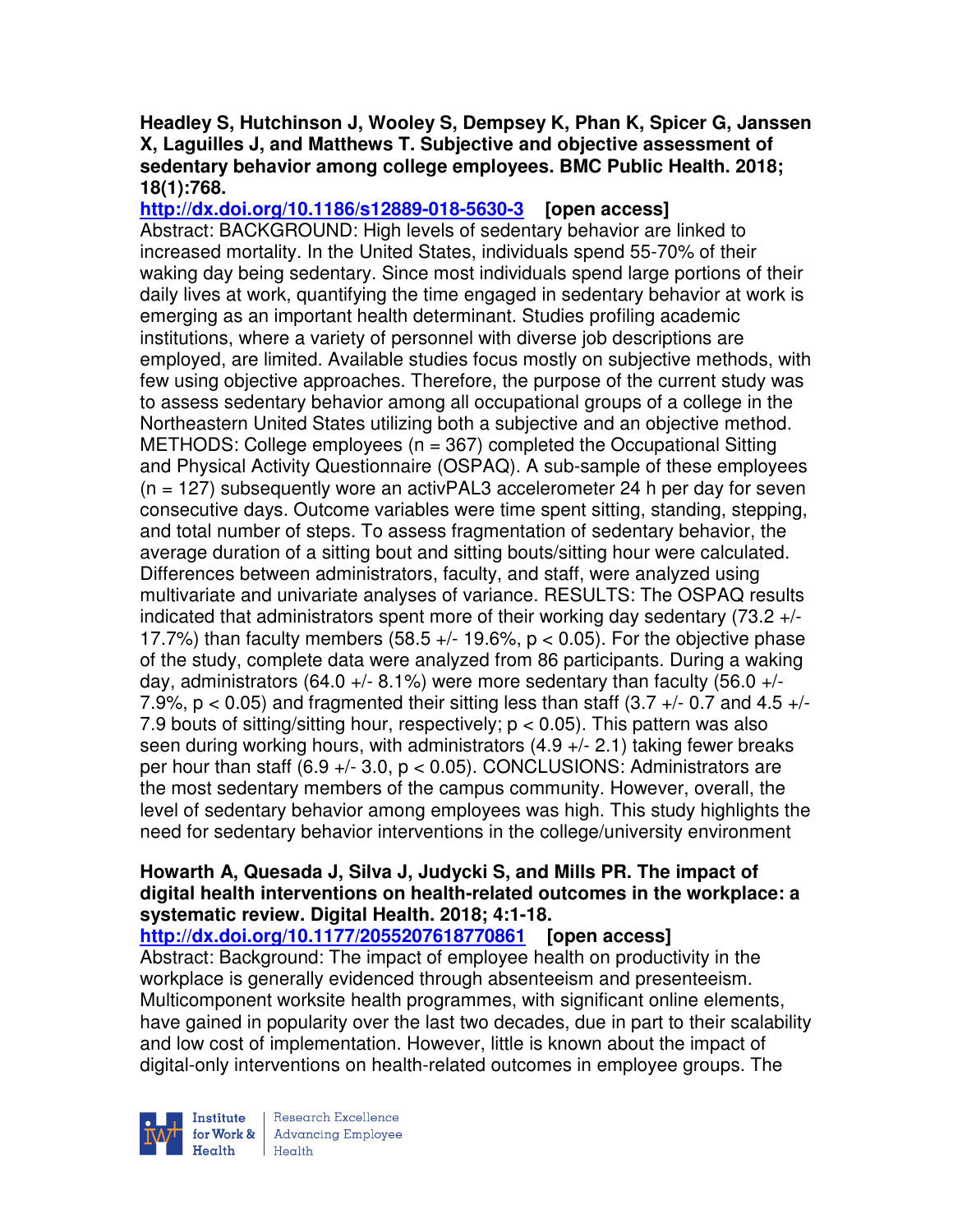aim of this systematic review was to assess the impact of pure digital health interventions in the workplace on health-related outcomes. Methods: Multiple databases, including MEDLINE, EMBASE, PubMed and PsycINFO, were used to review the literature using PRISMA guidelines. Results: Of 1345 records screened, 22 randomized controlled trial studies were found to be eligible. Although there was a high level of heterogeneity across these studies, significant improvements were found for a broad range of outcomes such as sleep, mental health, sedentary behaviours and physical activity levels. Standardized measures were not always used to quantify intervention impact. All but one study resulted in at least one significantly improved health-related outcome, but attrition rates ranged widely, suggesting sustaining engagement was an issue. Risk of bias assessment was low for one-third of the studies and unclear for the remaining ones. Conclusions: This review found modest evidence that digital-only interventions have a positive impact on health-related outcomes in the workplace. High heterogeneity impacted the ability to confirm what interventions might work best for which health outcomes, although less complex health outcomes appeared to be more likely to be impacted. A focus on engagement along with the use of standardized measures and reporting of active intervention components would be helpful in future evaluations

## **Karakhan AA, Rajendran S, Gambatese J, and Nnaji C. Measuring and evaluating safety maturity of construction contractors: multicriteria decision-making approach. Journal of Construction Engineering and Management. 2018; 144(7):04018054.**

**http://dx.doi.org/10.1061/(ASCE)CO.1943-7862.0001503** 

#### **Marquez C, Johnson AM, Jassemi S, Park J, Moore JE, Blaine C, Bourdon G, and et.al. Enhancing the uptake of systematic reviews of effects: what is the best format for health care managers and policy-makers? A mixedmethods study. Implementation Science. 2018; 13(1):84. http://dx.doi.org/10.1186/s13012-018-0779-9 [open access]**

Abstract: BACKGROUND: Systematic reviews are infrequently used by health care managers (HCMs) and policy-makers (PMs) in decision-making. HCMs and PMs co-developed and tested novel systematic review of effects formats to increase their use. METHODS: A three-phased approach was used to evaluate the determinants to uptake of systematic reviews of effects and the usability of an innovative and a traditional systematic review of effects format. In phase 1, survey and interviews were conducted with HCMs and PMs in four Canadian provinces to determine perceptions of a traditional systematic review format. In phase 2, systematic review format prototypes were created by HCMs and PMs via Conceptboard(c). In phase 3, prototypes underwent usability testing by HCMs and PMs. RESULTS: Two hundred two participants (80 HCMs, 122 PMs) completed the phase 1 survey. Respondents reported that inadequate format  $(Mdn = 4; IQR = 4; range = 1-7)$  and content  $(Mdn = 4; IQR = 3; range = 1-7)$ influenced their use of systematic reviews. Most respondents  $(76\%; n = 136/180)$ 

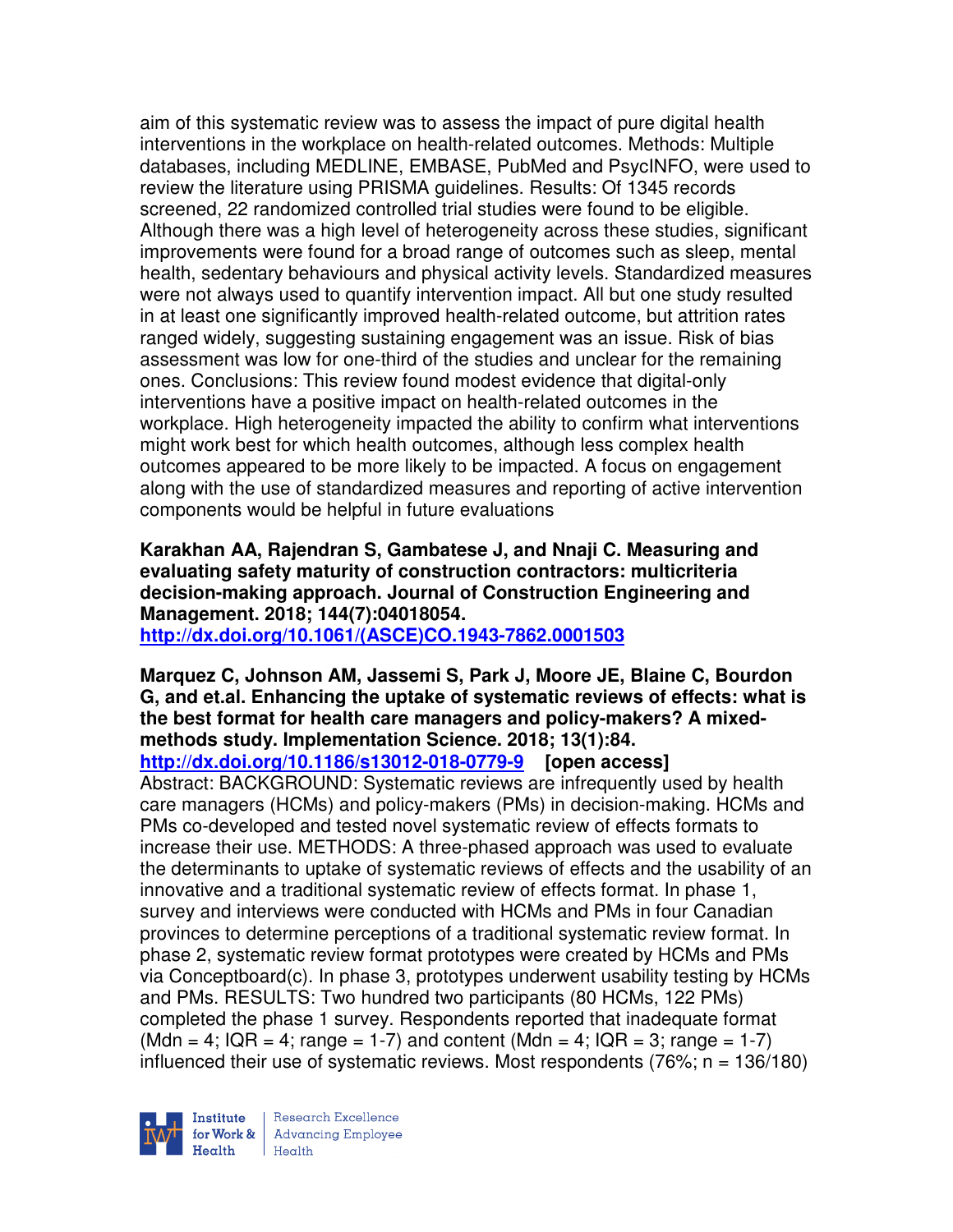reported they would be more likely to use systematic reviews if the format was modified. Findings from 11 interviews (5 HCMs, 6 PMs) revealed that participants preferred systematic reviews of effects that were easy to access and read and provided more information on intervention effectiveness and less information on review methodology. The mean System Usability Scale (SUS) score was 55.7 (standard deviation [SD] 17.2) for the traditional format; a SUS score < 68 is below average usability. In phase 2, 14 HCMs and 20 PMs co-created prototypes, one for HCMs and one for PMs. HCMs preferred a traditional information order (i.e., methods, study flow diagram, forest plots) whereas PMs preferred an alternative order (i.e., background and key messages on one page; methods and limitations on another). In phase 3, the prototypes underwent usability testing with 5 HCMs and 7 PMs, 11 out of 12 participants co-created the prototypes (mean SUS score 86 [SD 9.3]). CONCLUSIONS: HCMs and PMs cocreated prototypes for systematic review of effects formats based on their needs. The prototypes will be compared to a traditional format in a randomized trial

#### **Miyamoto GC, Lin CC, Cabral CMN, van Dongen JM, and Van Tulder MW. Cost-effectiveness of exercise therapy in the treatment of non-specific neck pain and low back pain: a systematic review with meta-analysis. British Journal of Sports Medicine. 2018; [Epub ahead of print]. http://dx.doi.org/10.1136/bjsports-2017-098765**

Abstract: OBJECTIVE: To investigate the cost-effectiveness of exercise therapy in the treatment of patients with non-specific neck pain and low back pain. DESIGN: Systematic review of economic evaluations. DATA SOURCES: The search was performed in 5 clinical and 3 economic electronic databases. ELIGIBILITY CRITERIA FOR SELECTING STUDIES: We included economic evaluations performed alongside randomised controlled trials. Differences in costs and effects were pooled in a meta-analysis, if possible, and incremental cost-utility ratios (ICUR) were descriptively analysed. RESULTS: Twenty-two studies were included. On average, exercise therapy was associated with lower costs and larger effects for quality-adjusted life-year (QALY) in comparison with usual care for subacute and chronic low back pain from a healthcare perspective (based on ICUR). Exercise therapy had similar costs and effect for QALY in comparison with other interventions for neck pain from a societal perspective, and subacute and chronic low back pain from a healthcare perspective. There was limited or inconsistent evidence on the cost-effectiveness of exercise therapy compared with usual care for neck pain and acute low back pain, other interventions for acute low back pain and different types of exercise therapy for neck pain and low back pain. CONCLUSIONS: Exercise therapy seems to be cost-effective compared with usual care for subacute and chronic low back pain. Exercise therapy was not (more) cost-effective compared with other interventions for neck pain and low back pain. The cost-utility estimates are rather uncertain, indicating that more economic evaluations are needed. REGISTRATION: PROSPERO, CRD42017059025

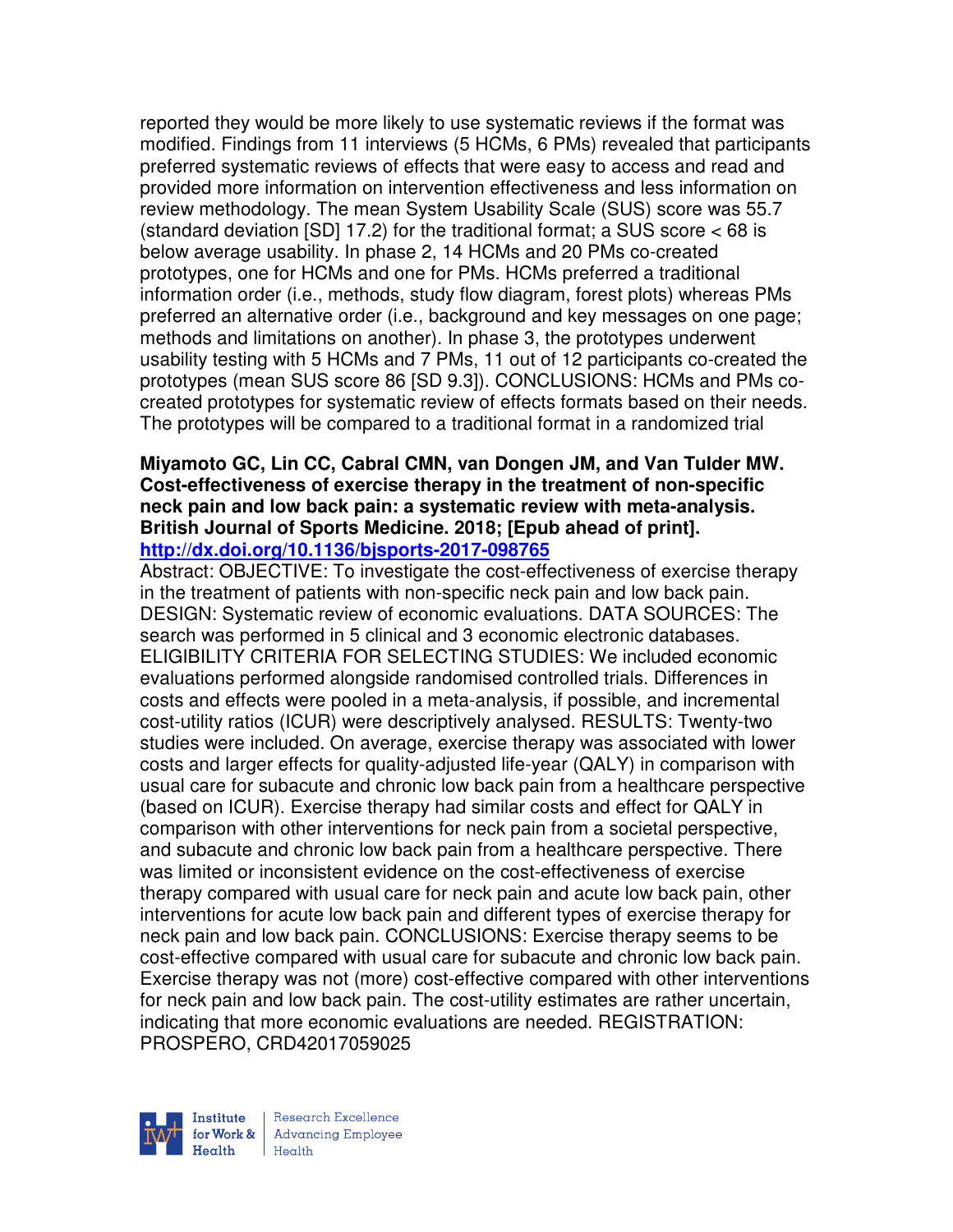**Noyes J, Booth A, Cargo M, Flemming K, Garside R, Hannes K, Harden A, Harris J, Lewin S, Pantoja T, and Thomas J. Cochrane Qualitative and Implementation Methods Group guidance series-paper 1: introduction. Journal of Clinical Epidemiology. 2018; 97:35-38. http://dx.doi.org/10.1016/j.jclinepi.2017.09.025** 

**Petersson EL, Wikberg C, Westman J, Ariai N, Nejati S, and Bjorkelund C. Effects on work ability, job strain and quality of life of monitoring depression using a self-assessment instrument in recurrent general practitioner consultations: a randomized controlled study. Work. 2018; 60(1):63-73.** 

**http://dx.doi.org/10.3233/WOR-182717 [open access]** Abstract: BACKGROUND: Depression reduces individuals' function and work ability and is associated with both frequent and long-term sickness absence. OBJECTIVE: Investigate if monitoring of depression course using a selfassessment instrument in recurrent general practitioner (GP) consultations leads to improved work ability, decreased job strain, and quality of life among primary care patients. METHODS: Primary care patients  $n = 183$ , who worked. In addition to regular treatment (control group), intervention patients received evaluation and monitoring and used the MADRS-S depression scale during GP visit at baseline and at visits 4, 8, and 12 weeks. Work ability, quality of life and job strain were outcome measures. RESULTS: Depression symptoms decreased in all patients. Significantly steeper increase of WAI at 3 months in the intervention group. Social support was perceived high in a significantly higher frequency in intervention group compared to control group. CONCLUSIONS: Monitoring of depression course using a self-assessment instrument in recurrent GP consultations seems to lead to improved self-assessed work ability and increased high social support, but not to reduced job strain or increased quality of life compared to TAU. Future studies concerning rehabilitative efforts that seek to influence work ability probably also should include more active interventions at the workplace

#### **Sheikh MS, Smail-Crevier R, and Wang J. A cross-sectional study of the awareness and implementation of the National Standard of Canada for Psychological Health and Safety in the Workplace in Canadian employers. Canadian Journal of Psychiatry. 2018; [Epub ahead of print]. http://dx.doi.org/10.1177/0706743718772524**

Abstract: OBJECTIVES: The National Standard of Canada for Psychological Health and Safety in the Workplace (the Standard) was released in 2013. The objectives of this study were to 1) estimate the proportion of Canadian employers who were aware of the Standard, 2) examine the extent to which the Standard has been implemented, and 3) describe perceived barriers to implementing the Standard in Canadian organizations. METHODS: A cross-sectional survey in Canadian employers was conducted between February 2015 and January 2017. A random sample of Canadian employers was selected, and the individuals who



Research Excellence for Work & | Advancing Employee Health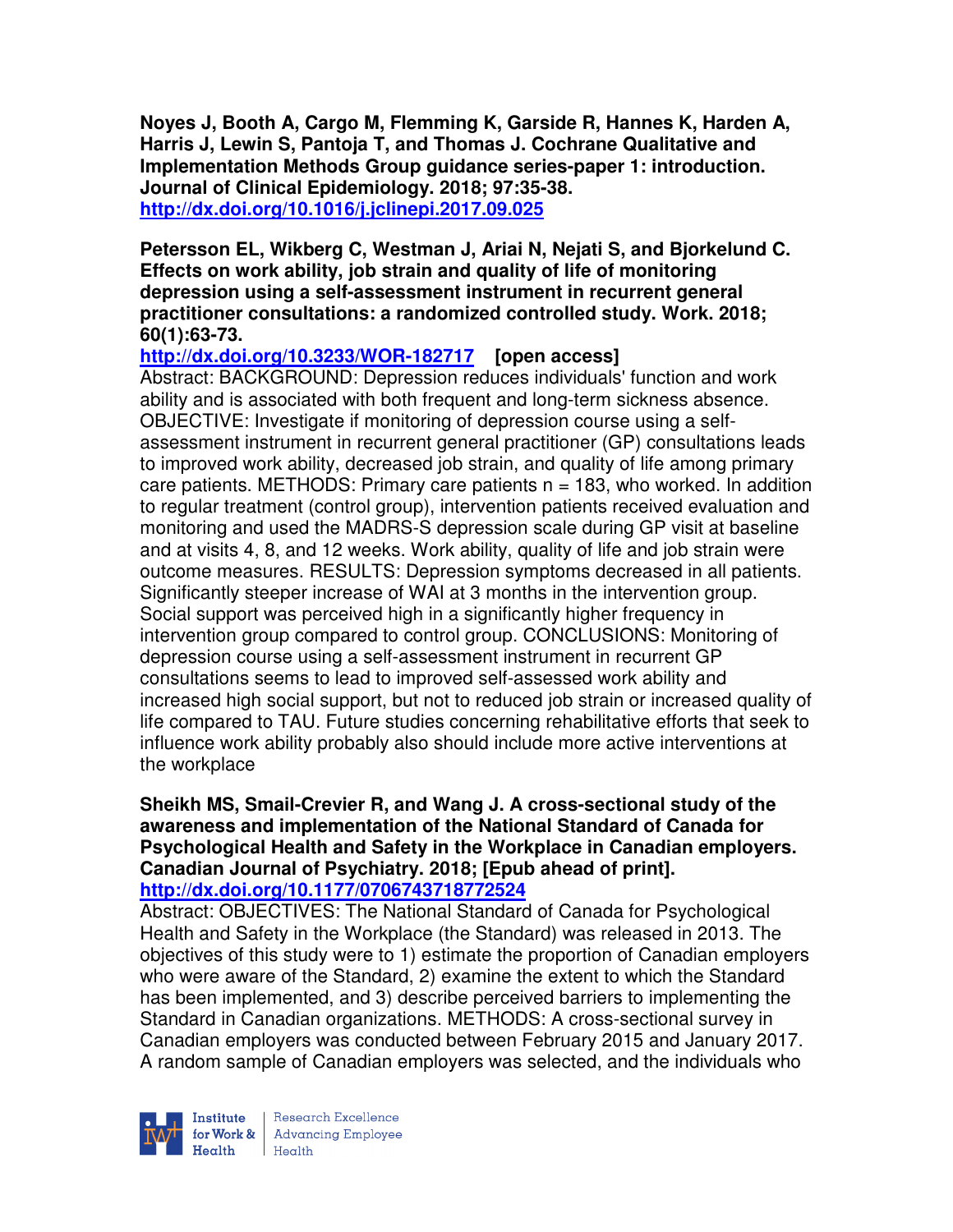were knowledgeable about the occupational health policies of the organizations were interviewed by telephone. The participants answered questions about the awareness, implementation, perceived effects, and barriers to implementation. Descriptive statistics and chi-square tests were used to characterize the results. RESULTS: A total of 1010 companies participated in the study. Overall, 17.0% reported that they were aware of the Standard; 1.7% and 20.3% reported that their organizations had implemented the entirety or elements of the Standard, respectively; and 71.4% of participants believed that elements of the Standard would be implemented within the next year. The perceived effects associated with implementation of the Standard included increased job satisfaction and employee retention while the greatest barrier to implementing the Standard was the belief that psychological health and safety are irrelevant in the workplace. CONCLUSIONS: Many Canadian employers are still unaware of the Standard's existence; however, most Canadian employers are positively inclined toward the Standard in its potential to help employee productivity and job satisfaction

**Sterud T, Tynes T, Mehlum IS, Veiersted KB, Bergbom B, Airila A, Johansson B, Brendler-Lindqvist M, Hviid K, and Flyvholm MA. A systematic review of working conditions and occupational health among immigrants in Europe and Canada. BMC Public Health. 2018; 18(1):770. http://dx.doi.org/10.1186/s12889-018-5703-3 [open access]** Abstract: BACKGROUND: A systematic attempt to summarize the literature that examines working conditions and occupational health among immigrant in Europe and Canada. METHODS: We established inclusion criteria, searched systematically for articles included in the Medline, Embase and Social Sciences Citation Index databases in the period 2000-2016 and checked the reference lists of all included papers. RESULTS: Eighty-two studies were included in this review; 90% were cross-sectional and 80% were based on self-report. Work injuries were consistently found to be more prevalent among immigrants in studies from different countries and in studies with different designs. The prevalence of perceived discrimination or bullying was found to be consistently higher among immigrant workers than among natives. In general, however, we found that the evidence that immigrant workers are more likely to be exposed to physical or chemical hazards and poor psychosocial working conditions is very limited. A few Scandinavian studies support the idea that occupational factors may partly contribute to the higher risk of sick leave or disability pension observed among immigrants. However, the evidence for working conditions as a potential mediator of the associations between immigrant status and poor general health and mental distress was very limited. CONCLUSION: Some indicators suggest that immigrant workers in Europe and Canada experience poorer working conditions and occupational health than do native workers. However, the ability to draw conclusions is limited by the large gaps in the available data, heterogeneity of immigrant working populations, and the lack of prospectively designed cohort studies

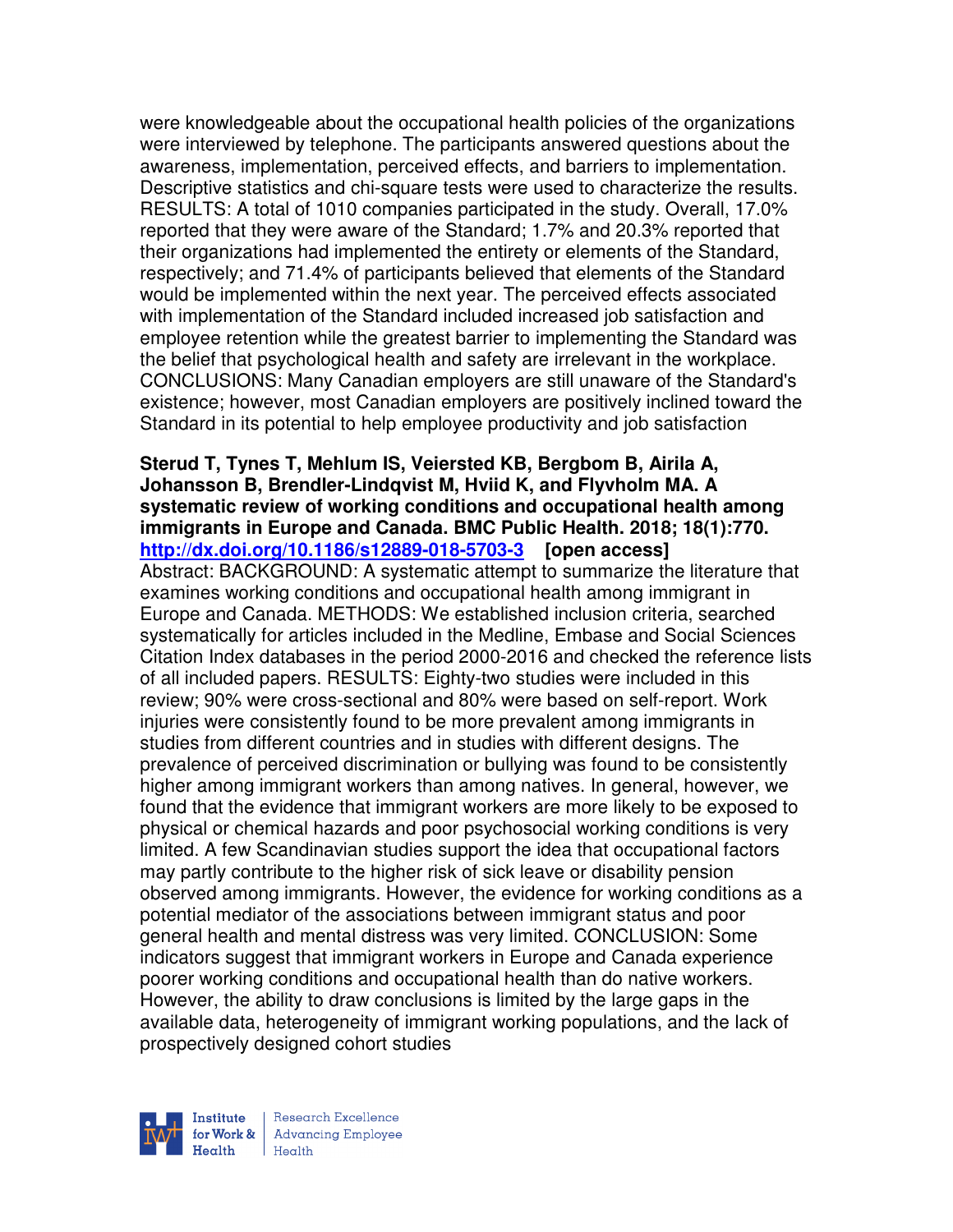### **Szekeres M, MacDermid JC, Katchky A, and Grewal R. Physician decisionmaking in the management of work related upper extremity injuries. Work. 2018; 60(1):19-28.**

## **http://dx.doi.org/10.3233/WOR-182724**

Abstract: BACKGROUND: Physicians working in a tertiary care injured worker clinic are faced with clinical decision-making that must balance the needs of patients and society in managing complex clinical problems that are complicated by the work-workplace context. OBJECTIVE: The purpose of this study is to describe and characterize the decision-making process of upper extremity specialized surgeons when managing injured workers within a specialized worker's compensation clinic. METHOD: Surgeons were interviewed in a semistructured manner. Following each interview, the surgeon was also observed in a clinic visit during a new patient assessment, allowing observation of the interactional patterns between surgeon and patient, and comparison of the process described in the interview to what actually occurred during clinic visits. RESULTS: The primary central theme emerging from the surgeon interviews and the clinical observation was the focus on the importance of comprehensive assessment to make the first critical decision: an accurate diagnosis. Two subthemes were also found. The first of these involved the decision whether to proceed to management strategies or to continue with further investigation if the correct diagnosis is uncertain. Once the central theme of diagnosis was achieved, a second subtheme was highlighted; selecting appropriate management options, given the complexities of managing the injured worker, the workplace, and the compensation board. CONCLUSIONS: This study illustrates that upper extremity surgeons rely on their training and experience with upper extremity conditions to follow a sequential but iterative decision-making process to provide a more definitive diagnosis and treatment plan for workers with injuries that are often complex. The surgeons are challenged by the context which takes them out of their familiar zone of typical clinical practice to deal with the interactions between the injury, worker, work, workplace and insurer

**Wang X, Huang X, Luo Y, Pei J, and Xu M. Improving workplace hazard identification performance using data mining. Journal of Construction Engineering and Management. 2018; 144(8):04018068. http://dx.doi.org/10.1061/(ASCE)CO.1943-7862.0001505** 

**Ya'acob NA, Abidin EZ, Rasdi I, Rahman AA, and Ismail S. Reducing workrelated musculoskeletal symptoms through implementation of Kiken Yochi training intervention approach. Work. 2018; 60(1):143-152. http://dx.doi.org/10.3233/WOR-182711** 

Abstract: BACKGROUND: Work tasks in pineapple plantations in Malaysia are characterised by non-ergonomic work postures, repetitive tasks, awkward posture and manual handling of work tools that contribute to the reporting of musculoskeletal symptoms (MSS). There have been very limited studies performed among pineapple plantation workers focusing on ergonomic



Research Excellence Financial Research Excellence<br>
Financing Employee<br>
Realth Health